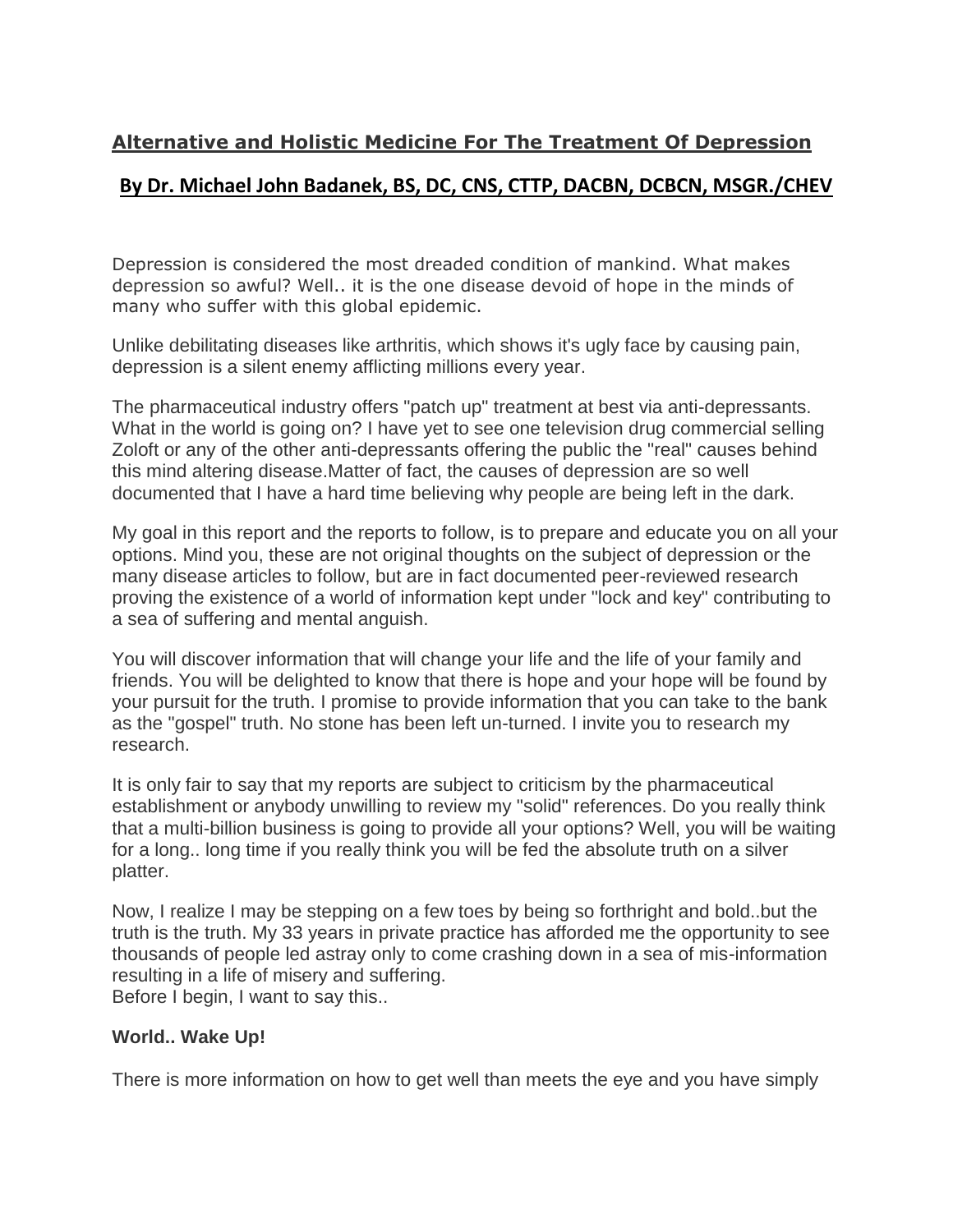been fed a bag of lies and deception.. Stop believing these billion drug ads and wake up to the truth..

Get ready to be inspired!

Depression is a national and global epidemic. Just in the United States alone there are over 12 million people who suffer with depression and that number is rising at an alarming rate. The costs to the American public are enormous.

You need to be an informed consumer and most important you need a physician who will work with as you as you systematically uncover the causes of your health challenges and for the sake of this report... your depression. Simply masking your sickness with medication is not the solution. You must seek out a physician who will take the time to read the information you bring them. Do not fall for the line that they are too busy to read. This is your physician's business. Your health is their bread and butter. If your physician is too busy to grow and learn in their chosen field, you can do a lot better elsewhere. Your physician owes it to you to know as much as possible about your disease or health condition. It is your physician's duty to keep learning. If your physician refuses to read the information in this report or any of my past or future articles then they are saying that they are as smart as they ever will be. In other words... your physician already knows it all.. They are never going to grow any further. They are closed to learning.

Don't ever let anyone intimidate you to stop looking for the causes of your illness. Life is much too short and it is time to take the reins by the hand and get cracking.

The following is one of a few common causes of depression. If you want to get better and bring happiness and joy back into your life, then you owe it to yourself to be absolutely certain that you have each of the following causes thoroughly checked.

The bottom line is... unless your physician has ruled out all the potential causes which I will soon present, then you have not been thoroughly evaluated.

Here is the first area you need to have checked:

#### **Depression and Thyroid Function**

Approximately 10%-15% of patients with depression have a thyroid hormone deficiency. Now I must emphasize to you that the testing of your thyroid MUST include the following:

- Thyroid-stimulating hormone (TSH)
- Free serum thyroxine (fT4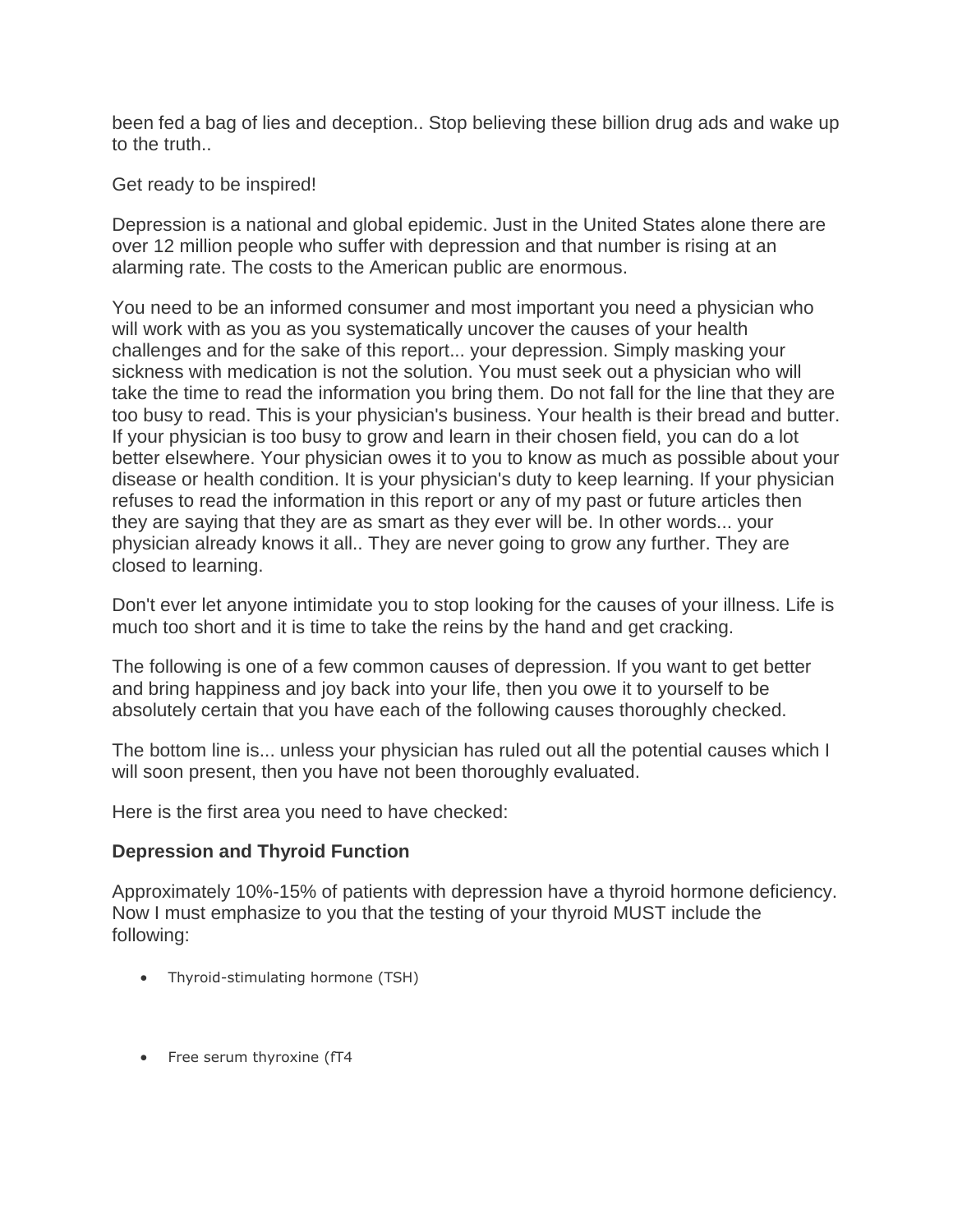- Free triiodothyroine (fT3)
- Reverse T3 (rT3)
- Anti-thyroglobulin antibodies (anti-TG)
- Anti-thyroid peroxidase antibodies (anti-TPO)

Anything less than this is simply unacceptable.

It is well documented that the evaluation of only TSH is inadequate as a means of testing your thyroid. If you have been told by your physician that your thyroid is fine and have not had the above tests ordered, then think again.. your physician DOES NOT have all the facts. Unless your physician is attempting to diagnosis you with a crystal ball, then demand that she order the most comprehensive thyroid panel.

Obtaining a comprehensive thyroid panel is essential to rule thyroid as a possible cause of depression. The medical literature has discovered a link between low T3 and longstanding depression. In fact the common treatment of hypothyroidism with Synthroid (a T4-only thyroid medication) may be contributing to an increase in depressive symptoms due to it's inability to address a deficient T3.

A comprehensive thyroid panel will also test the possibility of you suffering from a thyroid auto-immune/depression syndrome. The medical literature has found women with high levels of anti-thyroid peroxidase (anti-TPO) antibodies to be more vulnerable to depression. A recent German study concluded that "in cases of repeated depressive episodes, it seems necessary not only to get lab testing for TSH, T3, and T4 but also to assess the autoimmune status of the thyroid gland (autoantibodies)."

As you have read, it is CRITICAL that you ask your physician to do a comprehensive thyroid panel. DO NOT settle for a TSH test alone. The cause of your depression just may be found with a thyroid problem.

Remember, my goal is to provide you with all your options. I am committed to helping you become an informed and well-educated consumer of health care issues. The more you know and more important, the more you understand, about your condition, the greater potential of you getter better and gaining a new lease on life.

Depression has been linked to disruptions in the body's stress center -- the hypothalamic pituitary adrenal (HPA) axis. The HPA is a complex communication system between the hypothalmus, the pituitary gland and the adrenal glands.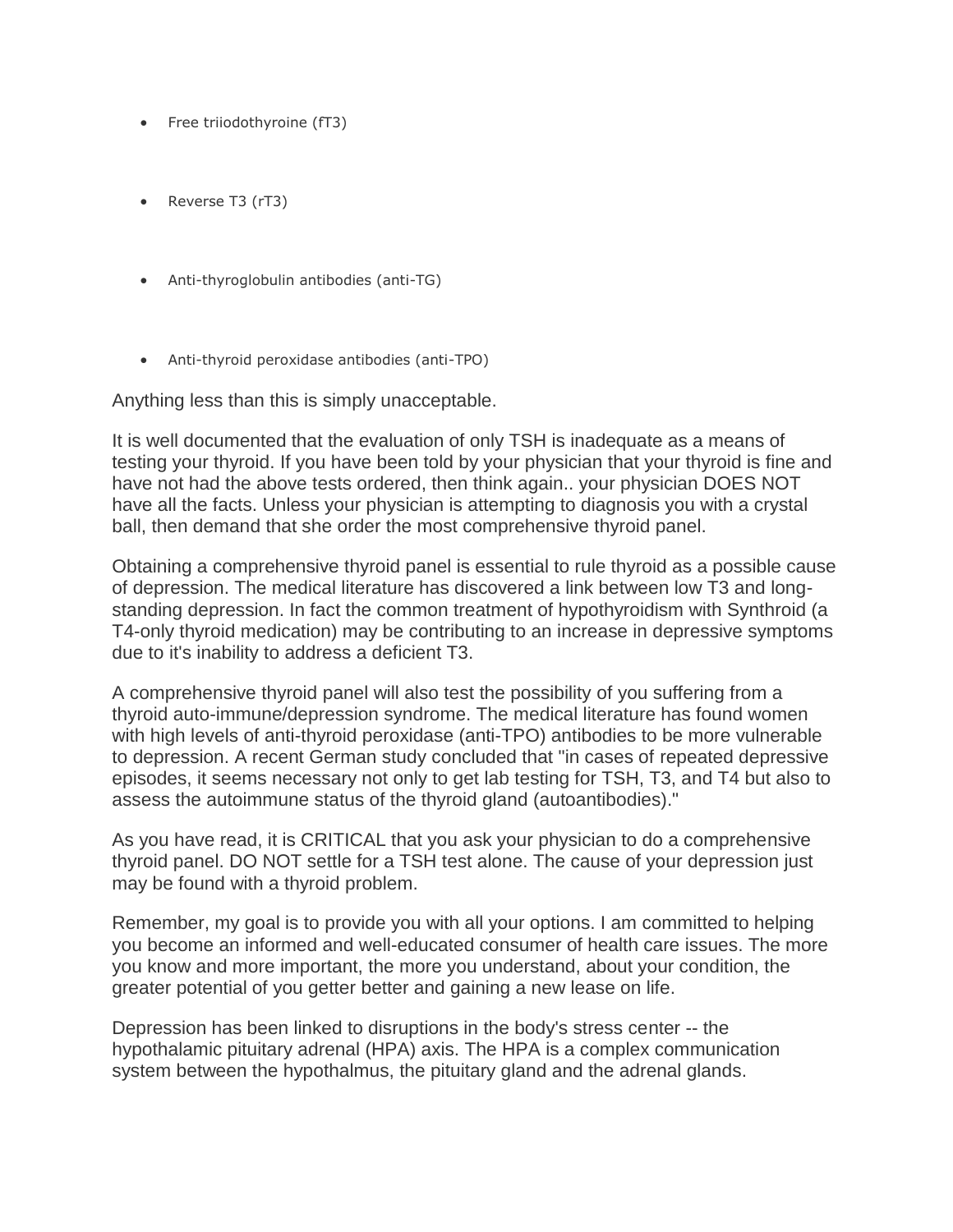The hypothalamus is a region of the brain that controls an immense number of bodily functions including but not limited to **emotions, behavior, pain and pleasure**.

The pituitary gland is again divided into two distinct portions: the anterior (front) pituitary and the posterior (back) pituitary portions. For the sake of this article, I will only discuss the significance of the anterior pituitary and it's relation to depression.

The anterior pituitary produces six very important hormones. Each has a different and distinct function necessary for maintaining health and well-being. One hormone of special interest for the topic of depression is called **Adrenocorticotropin.** Adrenocorticotropin is responsible for causing the adrenal glands to produce the wellknown stress hormones called cortisol and DHEA.

Now with some basic physiology under your belt, here is what happens to a person suffering with depression.

First, when a person experiences some powerful depressing thought, the hypothalamus is sent a signal to wake the pituitary up telling it to produce some of its hormones. The hypothalmus is basically a collecting center for information concerned with the wellbeing of the body, and in turn much of this information is used to stimulate the pituitary to produce it's hormones.

The one hormone just discussed is called Adrenocorticotropin. This in turn sends a signal to the adrenal glands to produce more and more of its hormones. Adrenal gland secretion of the hormones cortisol and DHEA has been directly tied to stress and other emotional factors.

A strong relationship between the overproduction of cortisol and mood variations has been established in both depressed and healthy individuals. As with many of the body's physiological responses, balance is the key. Overactivity of the body's stress system is associated with anxiety, insomnia, loss of libido, while underactivity is linked to depression with accompanying fatigue, lethargy, indifference.

Depressed individuals often exhibit trouble in the normal relationship between the hypothalmic, pituitary and adrenal glands. A hyperactive Hypothalamic-Pituitary-Adrenal axis, may likely result in a hypersecretion (too much) of cortisol which in turn will also result in depressive symptoms.

It is important to know how your hypothalmic pituitary adrenal (HPA) axis is functioning. With that information in hand, your physician will be in a better position to outline a patient specific treatment.

As the incidence of depression reaches epidemic proportions, I sometimes wonder how one can overlook or may I say ignore the research documenting known causes that can be easily identified and treated.

Another common cause is the relationship between nutrient deficiencies, chemical toxins and depression.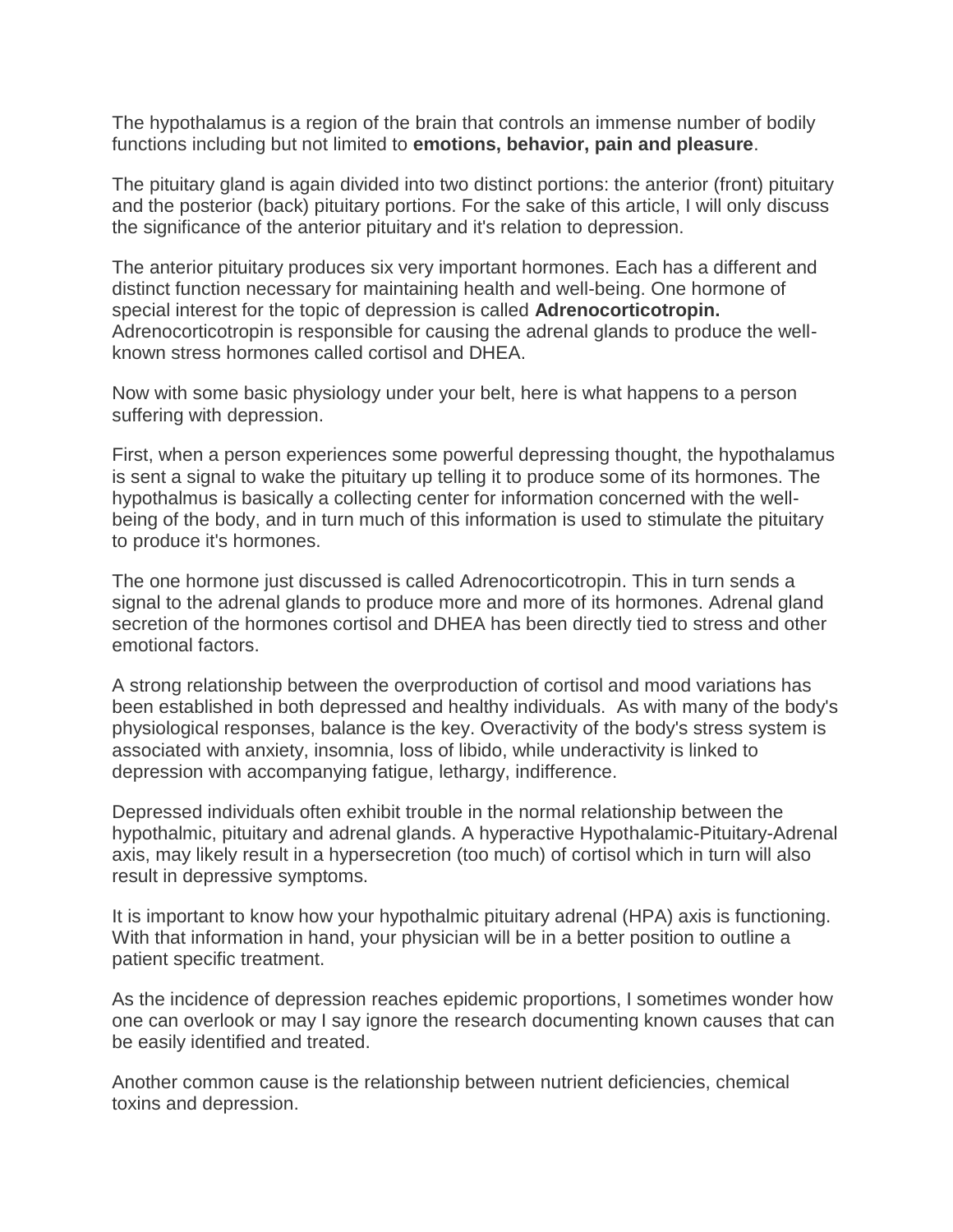The medical literature is "over-flowing" with peer-reviewed abstracts proving beyond a shadow of a doubt that depression, nutritional deficiencies and chemical toxicities are linked.

Our bodies require optimal amounts of trace minerals such as magnesium, zinc, and vanadium.. to name a few..to function. Not too much and not too little.. just the right balance..Excesses or deficiencies of specific minerals can set off symptoms of depression. For instance, low levels of zinc are associated with resistant depression. Deficiencies of magnesium can bring on a wide range of psychiatric symptoms related to depression and psychosis. Research has revealed a link between high levels of the mineral vanadium and manic symptoms.

### **Chemical Connection: Invisible Brain Toxins**

One of the big problems with chemicals is they have this nasty ability to sneak up on you when you least expect it. Most of the chemical sensitivities sneak up on a person over a period of weeks, months or years slowly damaging your detoxification pathways. It is not unusual for a person to experience a sudden onset of depression when a new carpet is installed or a building is renovated or freshly painted.

Let me explain some basic biochemistry...

In order to detoxify chemical toxins, your body requires adequate amounts of zinc. Zinc runs the enzyme alcohol dehydrogenase and it is this important enzyme which is responsible for detoxifying everyday home and office chemicals. The most common chemical found in carpets, home furnishings, copy machines, secretarial white-out, commercial floor cleaners, polishers, waxes, glues, adhesives and other common household and office surroundings is a chemical called trichloroethylene.

You may be asking how trichloroethylene can cause depression. Let me explain.. When you are exposed to this chemical, it is likely that you either inhaled it or absorbed it through your skin. Normally this chemical, like most chemicals, will be neutralized by your body's detoxification system and eliminated.

However, if your body's ability to neutralize chemicals is impaired (possibly a zinc deficiency), the chemical will back up and will accumulate in the brain. When trichloroethylene is stored in the brain it is likely converted to choloral hydrate. If you are a baby-boomer reading this.. you may remember the old " Mickey Finn" or knockout drops. And this is exactly how a person feels who is sensitive to tricholoroethylene. They will feel spacey, dizzy, dopey, unable to concentrate, foggy and very depressed.

I have simply presented one chemical linked to depression. There are other environmental toxins linked to depression. My goal was to provide another piece of the depression mystery.

There is no one treatment that will fix all people.. Take ten people suffering with depression and it is likely the cause and the treatment can be different for all ten. What may help one person may do absolutely no good for five others. With that in mind, it is